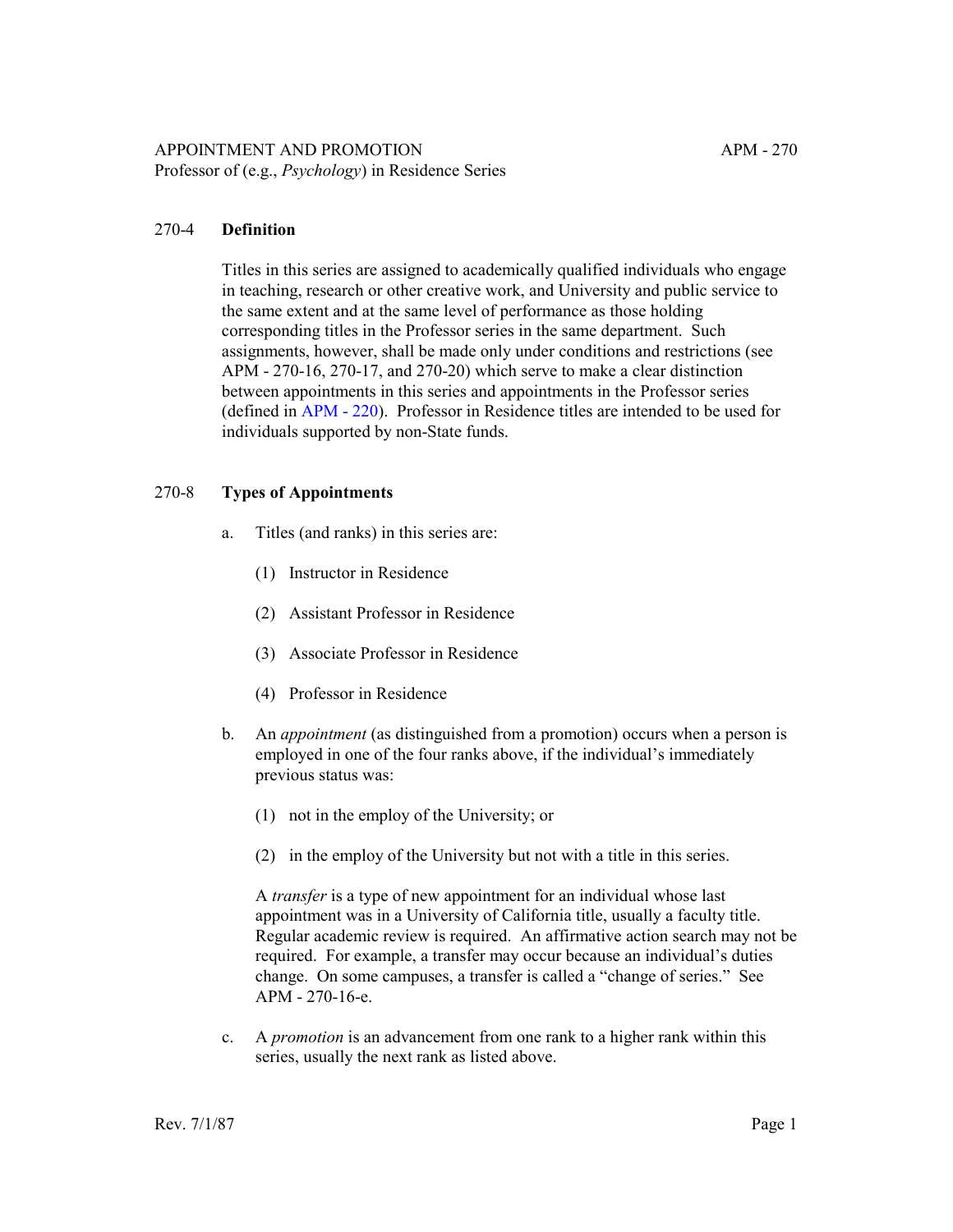Professor of (e.g., *Psychology*) in Residence Series

- d. A *merit increase* is an advancement in salary step or to an above-scale salary rate without change of rank (see [APM - 615](http://ucop.edu/academic-personnel-programs/_files/apm/apm-615.pdf)).
- e. The term *reappointment* is used for the renewal of an appointment immediately following the ending date of the previous appointment in this series. A reappointment may or may not be accompanied by a promotion or a merit increase.

#### 270-10 **Criteria**

A candidate for appointment or advancement in this series shall be judged by the same four criteria and standards of performance specified for the Professor series:

- a. Teaching
- b. Research and creative work
- c. Professional competence and activity
- d. University and public service

These criteria and standards are set forth in the *Instructions to Review and Appraisal Committees* (see [APM - 210-1](http://ucop.edu/academic-personnel-programs/_files/apm/apm-210.pdf)).

#### 270-16 **Restrictions**

- a. An appointee holding a title in this series must either be a full-time academic employee of the University, with 100 percent of the employment allocated among one or more appointments to academic titles, or be certified by the Chancellor that his or her sole professional commitment is to the University. In either case, an appointee with a title in this series must be academically qualified to serve in a corresponding title in the Professor series in the same department, and must meet the criteria outlined in [APM - 270-10](http://ucop.edu/academic-personnel-programs/_files/apm/apm-270.pdf).
- b. Limits on State Funding:

Fifty percent or more of the base salary of the appointee shall come from funds other than General (State) funds, except that the Chancellor is authorized, under justifying circumstances, to fund more than 50 percent of the base salary from General (State) funds for a period normally not in excess of two years.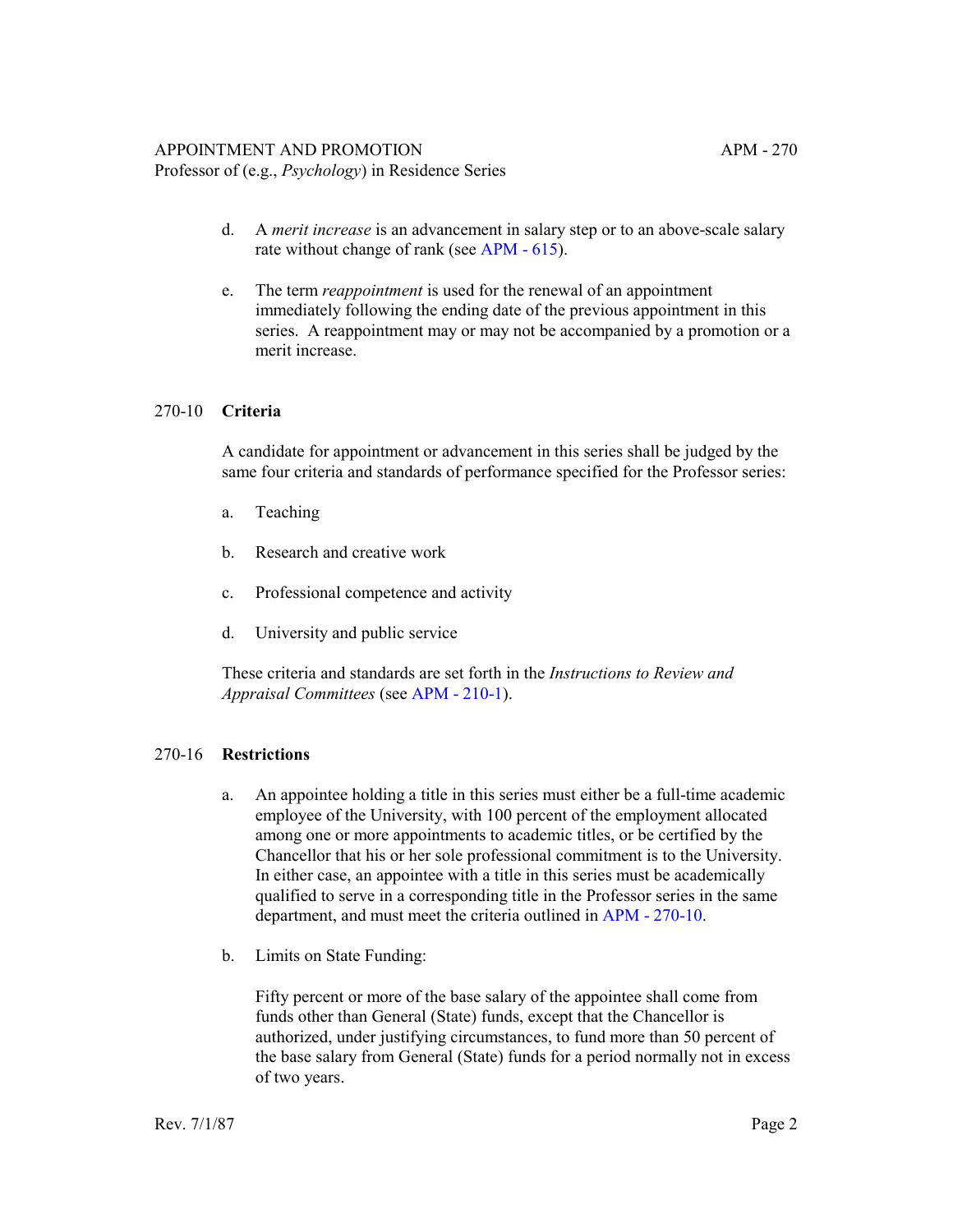#### APPOINTMENT AND PROMOTION APM - 270 Professor of (e.g., *Psychology*) in Residence Series

When an appointment in any title in this series is supported by General (19900) funds for more than 50 percent time (0.5 FTE), the total period of such appointment, in combination with appointments in the Adjunct Professor series supported by 19900 funds for more than 50 percent time shall not exceed eight years. In other words, there is a cumulative eight-year limit on State funding in the Adjunct Professor and Professor in Residence series. Exceptions to this provision are appointments as permitted pursuant to campus policies in the Neuropsychiatric Institutes at San Francisco and Los Angeles.

c. Limitation of Service:

Regardless of funding source, there is an eight year limitation of service for an appointee who holds the Assistant Professor in Residence title either alone or when combined with those titles listed in [APM - 133-0-a](http://ucop.edu/academic-personnel-programs/_files/apm/apm-133.pdf).

- d. To the extent that General (State) funds are used to support any part of the base salary of an academic appointee for service with a title in this series, the corresponding fractional part of a budgeted FTE shall also be used for the appointment.
- e. Transfer of appointees to other titles:
	- (1) An appointee with a title in the Professor in Residence series may be appointed to the Professor series only following a competitive search. Under special circumstances, the Chancellor may grant an exception.
	- (2) Transfer of an Assistant Professor in Residence:

In cases where there has been a review of an Assistant Professor in Residence and the Chancellor has decided not to continue the individual's appointment in the Professor in Residence series, the individual may not be appointed to any faculty title for a period of five years.

Up to the time of the Chancellor's decision, an appointee may be transferred to other titles, with his or her consent, the recommendation of the department, and regular academic review. For restrictions on transfer to the Professor series, see (1) immediately above.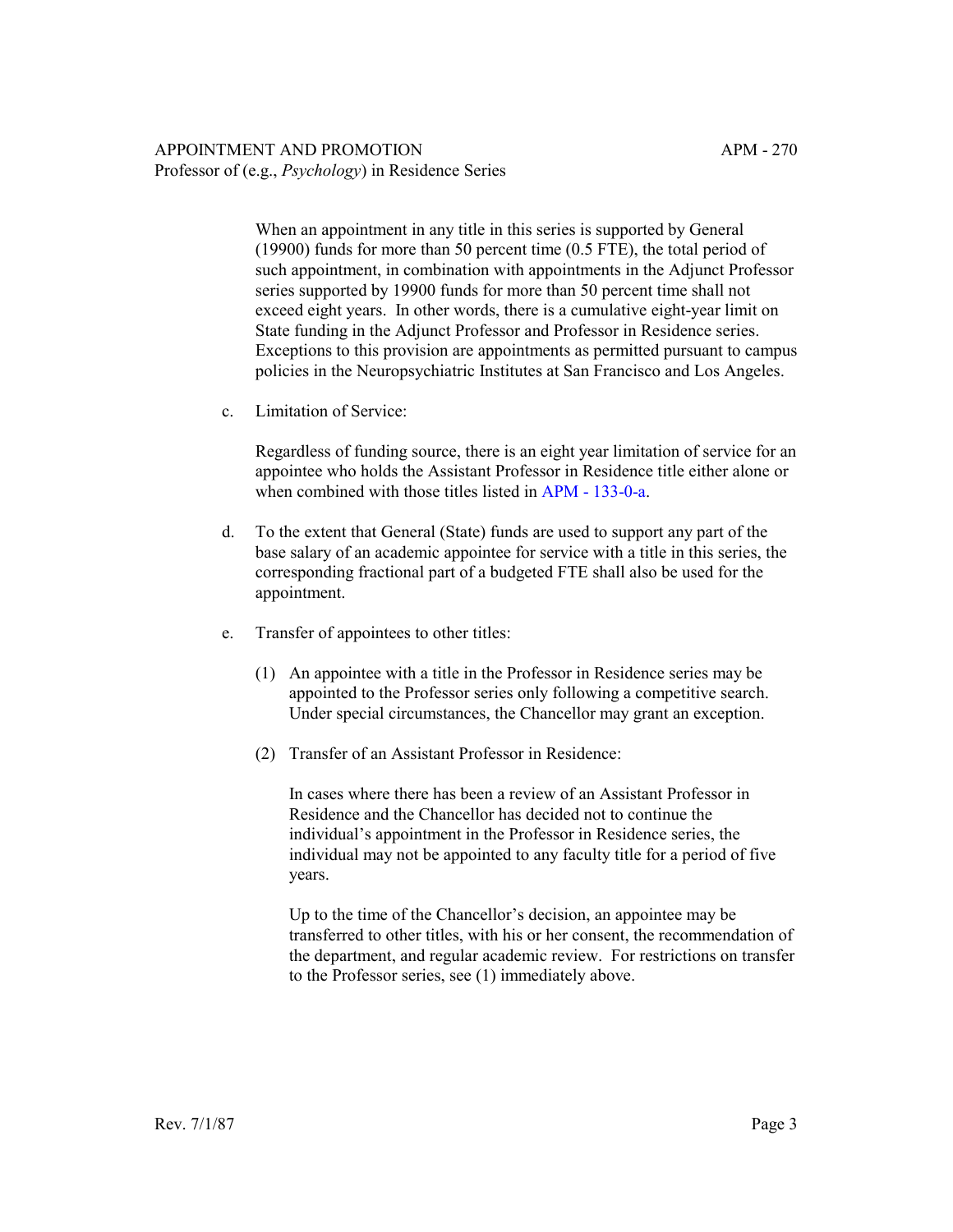Professor of (e.g., *Psychology*) in Residence Series

(3) Transfer of an Associate Professor in Residence and a Professor in Residence:

The Chancellor may approve transfer of an Associate Professor in Residence or a Professor in Residence to other titles, with the individual's consent, the recommendation of the department, and regular academic review. For restrictions on transfer to the Professor series, see (1) immediately above.

# 270-17 **Terms of Service**

a. An appointment to the title of Instructor in Residence or Assistant Professor in Residence shall be made with a specified ending date. The appointee shall be advised by letter and/or on the appropriate campus approval document that the appointment is for a specific period and that the appointment *ipso facto* ends at the specified date.

# (1) **Instructor in Residence**

An initial appointment is limited to a one-year term. The appointment may be made for a shorter term. Reappointment for one additional term of not more than one year may be approved. Total University service as an Instructor in Residence may not exceed two years.

# (2) **Assistant Professor in Residence**

Each appointment and reappointment is limited to a maximum term of two years. The appointment may be made for a shorter term. Total University service with this title and those titles listed in [APM - 133-0-a](http://ucop.edu/academic-personnel-programs/_files/apm/apm-133.pdf) may not exceed eight years.

b. An appointment to the title of Associate Professor in Residence or Professor in Residence may be made in two ways:

# (1) **With a specific ending date**

For an Associate Professor in Residence (Steps I, II, III), each appointment is limited to a maximum term of two years. For an Associate Professor in Residence (Steps IV and V) and for a Professor in Residence, each appointment period is limited to a maximum term of three years. These appointments may be made for a shorter term.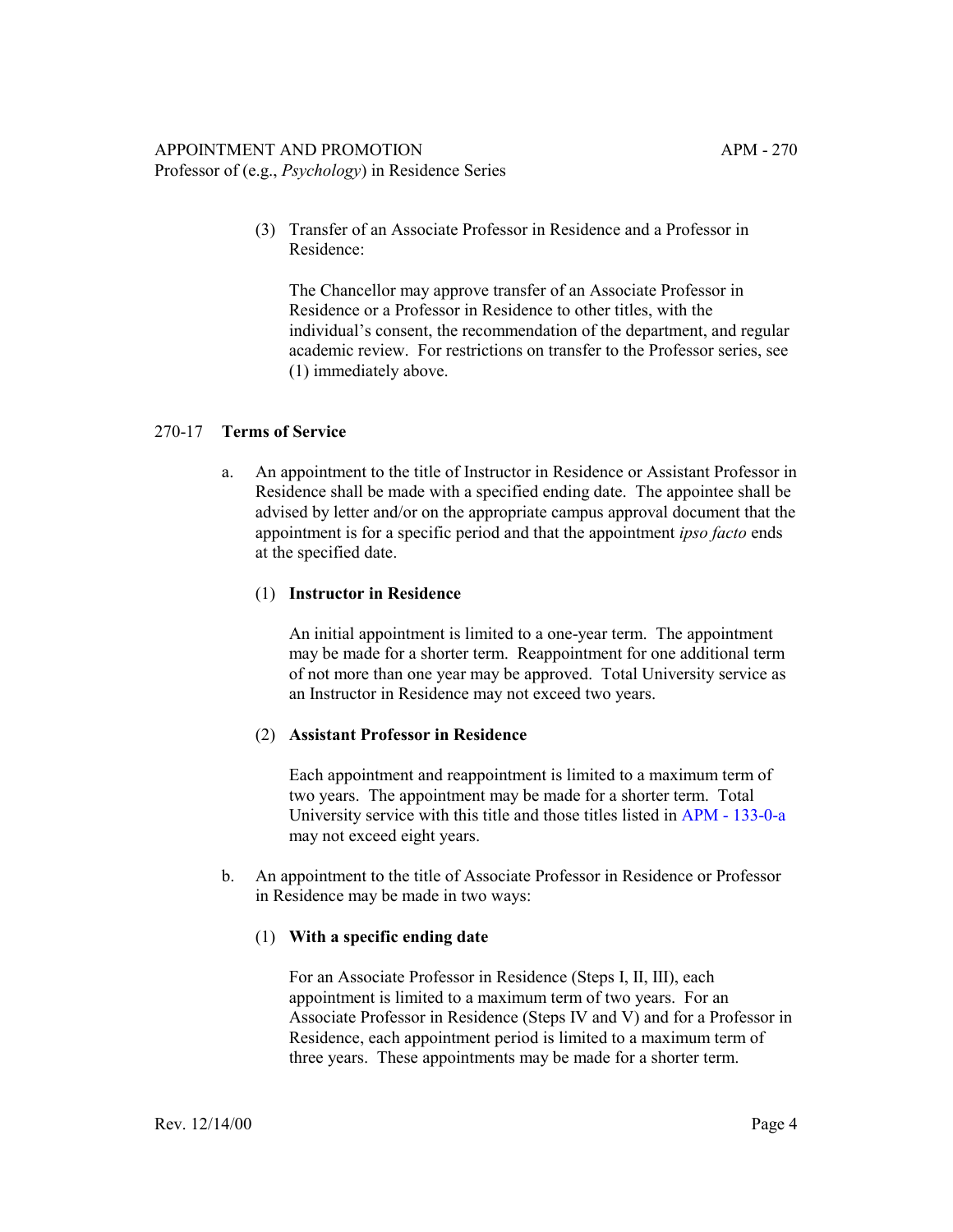The appointee shall be advised by letter and/or on the appropriate campus approval document that the appointment is for a specified period and that the appointment *ipso facto* ends at the specified date.

Termination prior to the specified ending date of such appointments may be only for good cause and is subject to the provisions of Standing Order 103.9 (see APM - 270-20).

## (2) **With no specific ending date**

It is recommended that such appointments be made only when there is a reasonable expectation of long-term funding.

The appointee shall be advised by letter and/or on the appropriate campus approval document that the appointment does not carry either tenure or security of employment.

For provisions concerning termination, see APM - 270-20-a.

c. Rules concerning effective dates of appointments shall be as stipulated in [APM - 200-17](http://ucop.edu/academic-personnel-programs/_files/apm/apm-200.pdf), except that an appointment period normally will coincide with the University's fiscal year of July 1 through June 30. The effective date of a promotion or merit increase is normally July 1. However, exceptions may be approved by the Chancellor, subject to the provisions of APM - 270-24-a(6) and -a(7).

# 270-18 **Salary**

- a. Appointments to titles in this series may be made with or without salary. For appointments with salary, the academic salary scales for the Professor series shall apply, subject to the terms of the compensation plan. All appointees, including those without salary, must be full-time in the service of the University or be certified by the Chancellor that his or her sole professional commitment is to the University (see APM - 270-16-a).
- b. The normal periods of service at each step in this series coincide with those of the Professor series as described in [APM - 220-18-b.](http://ucop.edu/academic-personnel-programs/_files/apm/apm-220.pdf)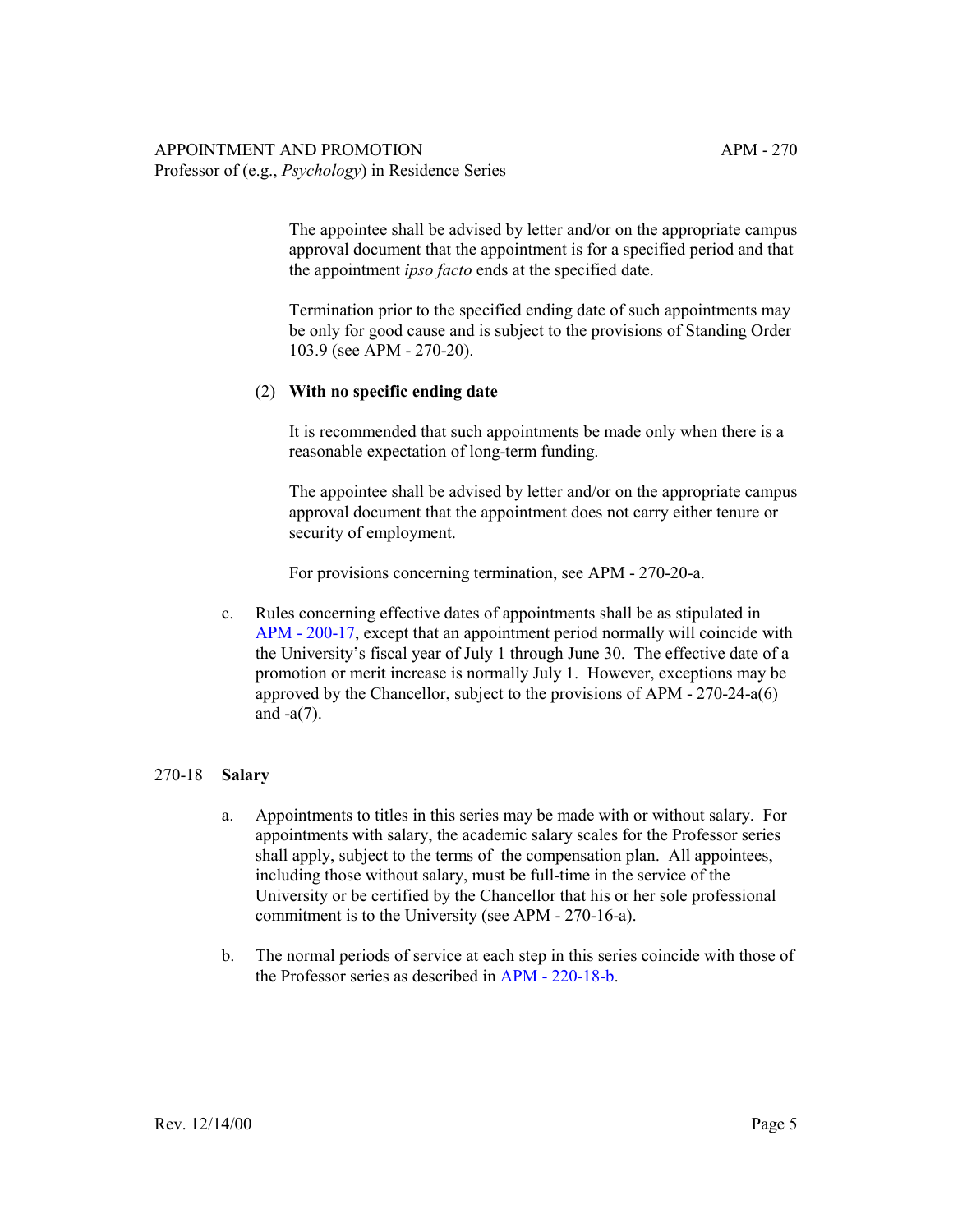#### 270-20 **Conditions of Employment**

- a. Expiration of an appointment and termination
	- (1) **Appointments with specific ending dates are subject to the following policies**:
		- (a) An appointment to a title in this series with a specified ending date expires by its own terms on that date, and additional notice of the ending of the appointment is not required.

However, in cases when appointments have been renewed at least once and if the funding sources and campus procedures permit, it is desirable (but not required) that a reasonable period of notice be given:

- appointees who will have more than two years of service by the end of the current appointment might be given as much as 12 months' notice;
- appointees who will have at least one year of service and not more than two years of service by the end of the current appointment might be given six months' notice.

The Chancellor shall establish procedures for the review of cases when an appointee with between 1 and 2 years of service is given less than 30 days notice, and when an appointee with more than 2 years of service is given less than 60 days notice. The Chancellor may establish procedures that include notice periods greater than those mentioned above.

(b) Non-reappointment of an Assistant Professor as a result of a personnel review:

When an Assistant Professor is not reappointed as a result of a personnel review, an individual who so requests in writing shall be given a written statement of the reasons for non-reappointment. The written statement shall be given to the individual before the specified ending date, whenever possible. The appointment, however, will expire on the specified ending date, regardless of such statement. See APM - 270-83 and -84.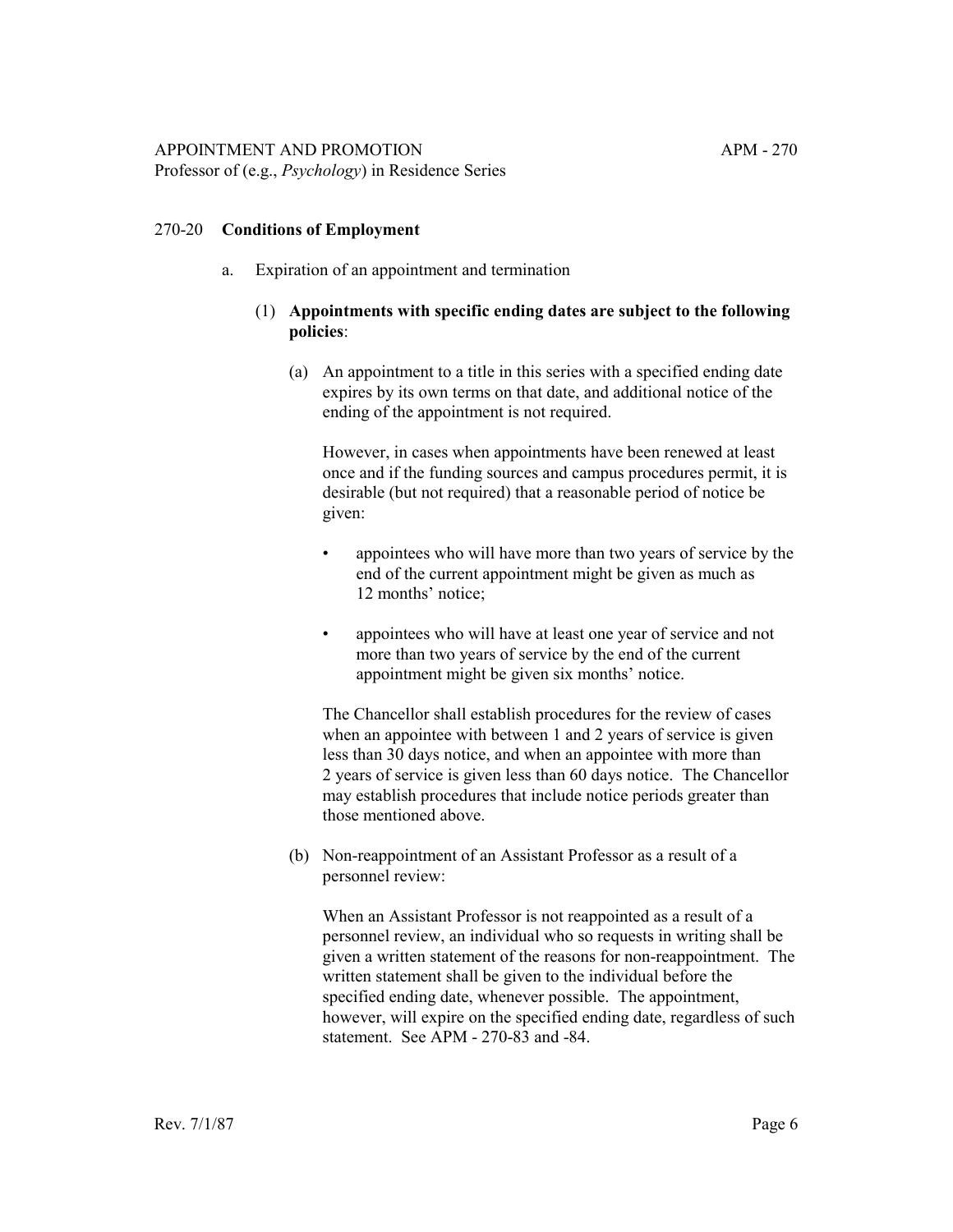Professor of (e.g., *Psychology*) in Residence Series

(c) Termination prior to the specific ending date:

Termination prior to the specific ending date shall be only for good cause and is subject to the provisions of Standing Order 103.9.

## (2) **Appointments with no specific ending date are subject to the following policies:**

Except in instances of resignation or dismissal for good cause, termination of an appointment with no specific ending date is subject to the following:

(a) Establishment of an ending date:

Written notice by the Chancellor of termination as a result of budgetary reasons, programmatic reasons, and/or lack of work serves to establish a specific ending date. Once a specific ending date has been established, appointments are subject to the provisions of Standing Order 103.9; termination before the specific ending date shall be made only for good cause and after the opportunity for a hearing before the properly constituted advisory committee of the Academic Senate.

Budgetary reasons include discontinuation of the funding for all or part of a program or project on which the appointee works and/or from which all or part of his or her salary is budgeted.

Programmatic changes include discontinuation of all or part of a program or project on which the appointee works.

Lack of work may be because of a change in the emphasis of an ongoing program or project, lack of funds, and/or the termination of an individual's appointment at a hospital affiliated or associated with the University.

Each appointee shall be notified in writing regarding this policy by the department chair or corresponding administrative officer at the time of appointment.

(b) Order of termination:

The order of termination for appointees with the same rank who are supported from the same funding source in the same department,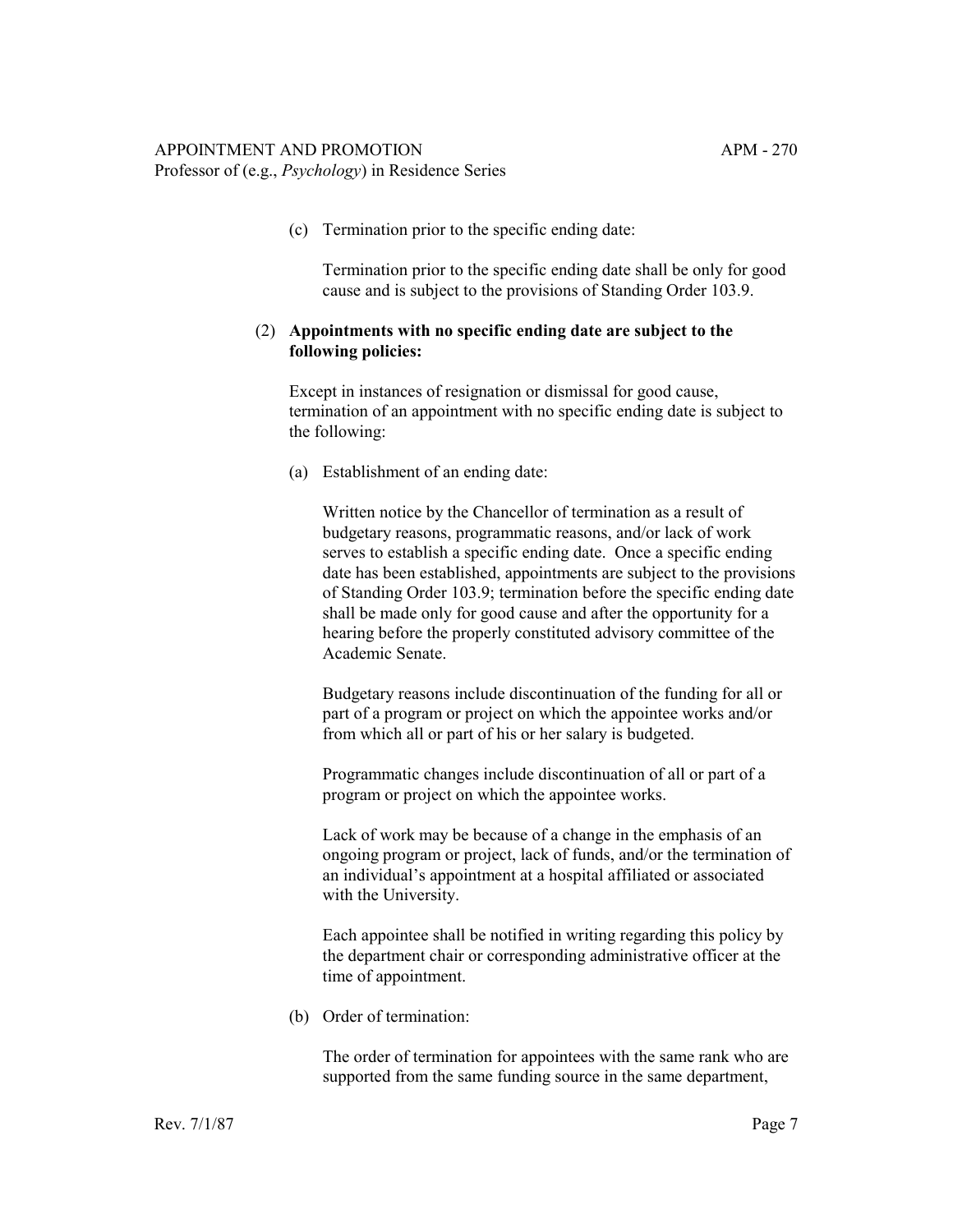unit, or project, shall be on the basis of special skills, knowledge, or ability essential to the operation of the department, unit, or project.

When there is no substantial difference in the degree of special skills, knowledge, or ability essential to the department, unit, or project, the order of termination shall be in inverse order of seniority. Seniority is defined as the number of months of full-time equivalent service with the University.

(c) Review procedures:

The Chancellor shall establish procedures for the review of a recommendation by a department or a division to terminate an appointee as a result of budgetary reasons, programmatic changes, and/or lack of work.

(d) Written notice of specific ending date:

The Chancellor shall provide the appointee with written notice of termination. If the funding source will permit, it is desirable that the written notice of termination take effect on June 30 of the next academic year and, in any event, not less than 30 days after notification. If the funding source for the appointment will not permit 30 days' notice, the University shall provide a minimum of 30 days' notice and, if necessary, use 19900 (State) funds for that period. Appropriate pay in lieu of notice may be given.

(e) Performance evaluation:

Upon receipt of notice of termination, the appointee may request in writing an evaluation of his or her academic achievements. Such an evaluation will serve to establish for the record an institutional assessment of the appointee's qualifications and performance independent of budgetary and programmatic reasons.

b. Dismissal for misconduct:

The Faculty Code of Conduct applies to appointees in this series.

c. Appointees in this series are members of the Academic Senate. See Standing Order 105.1(a).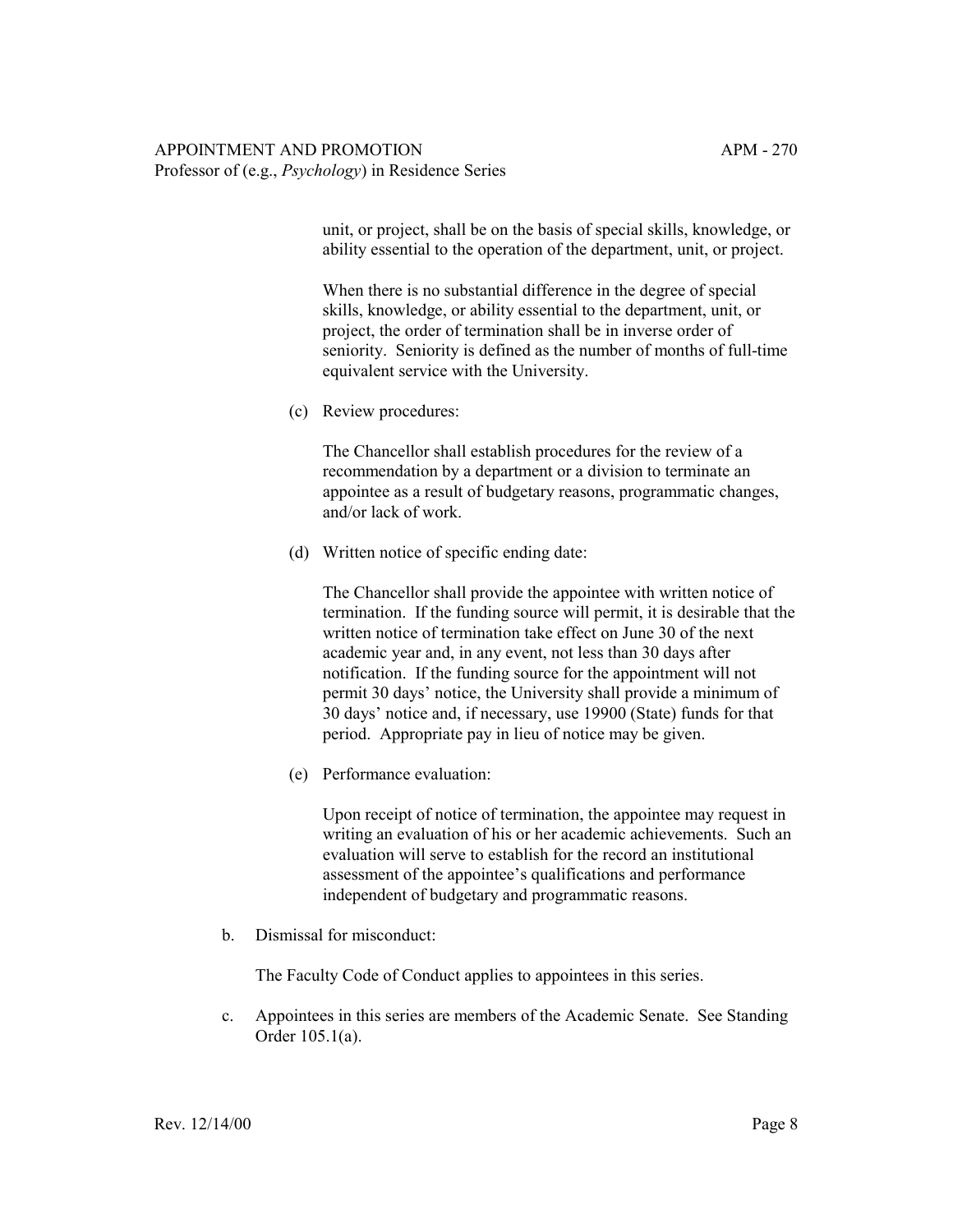Professor of (e.g., *Psychology*) in Residence Series

- d. Neither tenure nor security of employment is acquired by appointment to a title in this series.
- e. An appointee with a title in this series is eligible for leave with pay under [APM - 758](http://ucop.edu/academic-personnel-programs/_files/apm/apm-758.pdf) when the leave is in the interest of the University and to the extent that provision is available in the fund source(s) from which the salary is paid.

When the base salary of the appointee is supported wholly or partially by General (State) funds, leaves will be supported by General (State) funds in the same percentage of time. Each Chancellor shall establish campus procedures to provide for the administration of a leave program.

Appointees are not eligible for the sabbatical leave program as described in [APM - 740.](http://ucop.edu/academic-personnel-programs/_files/apm/apm-740.pdf)

## 270-24 **Authority**

Authority to approve appointments, reappointments, merit increases, promotions, and terminations in this series, following appropriate review and subject to the restrictions in [APM - 275-16 and 275-17,](http://ucop.edu/academic-personnel-programs/_files/apm/apm-275.pdf) rests with the Chancellor except as noted in (a) below.

#### (a) **Professor in Residence at an above-scale salary:**

The Chancellor has authority to approve above-scale salaries up to and including the Regental compensation threshold. For salaries beyond the Regental compensation threshold, authority rests with The Regents on recommendation of the President, after appropriate review and as prescribed in Section 101.2(a)(1) of the Standing Orders of The Regents. (See also APM - 270-85.)

- (b) An initial appointment or subsequent reappointment of any person after his or her retirement may be made only on a year-to-year basis and with specific approval of the Chancellor.
- (c) The Chancellor's authority as stipulated above extends to the approval of promotions and merit increases having effective dates other than July 1.
- (d) The Chancellor's authority as set forth above also extends to the retroactive approval of appointments, promotions, and merit increases (that is, with the beginning date of service prior to the date of actual approval).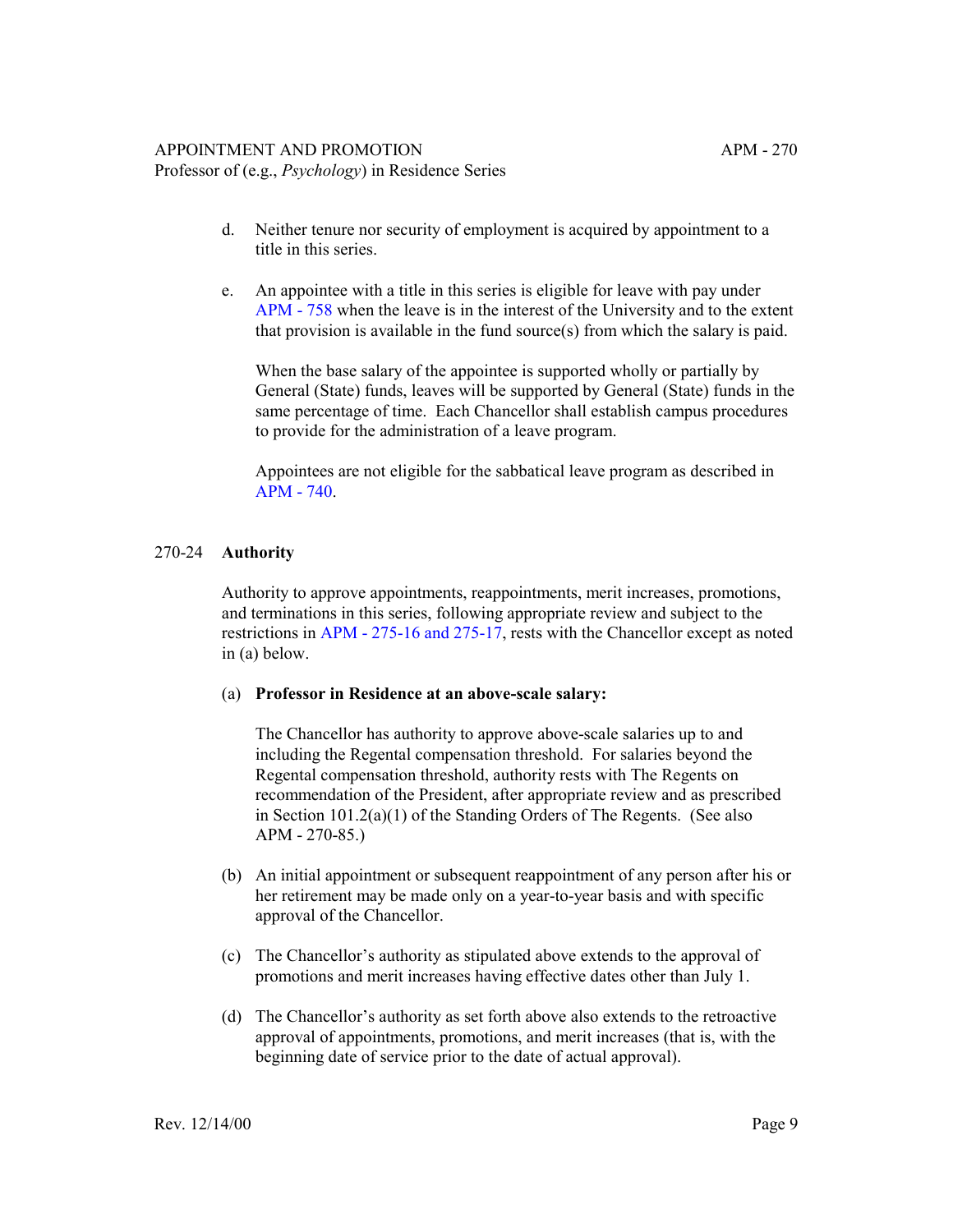The provisions of [APM - 220-80-c, -d, -e, -f, -g, -h, -i, -j, and 220-84-b](http://ucop.edu/academic-personnel-programs/_files/apm/apm-220.pdf) apply to appointees in this series.

## 270-81 **Procedure for Appointment and Reappointment of an Instructor in Residence**

The general provisions of [APM - 220-80,](http://ucop.edu/academic-personnel-programs/_files/apm/apm-220.pdf) as listed in Section 270-80, apply here. In addition:

- a. Final decisions on appointment or reappointment are made by the Chancellor.
- b. The Chancellor shall give written notification to the candidate of the final decision to appoint or reappoint as Instructor. The ending date of an appointment shall be clearly shown on the appropriate campus approval document that effects the action.
- c. The Chancellor shall inform the Instructor in Residence in writing of the nature and conditions of the appointment.

## 270-82 **Procedure for Appointment or Reappointment to the Rank of Assistant Professor in Residence**

The general provisions of [APM - 220-80,](http://ucop.edu/academic-personnel-programs/_files/apm/apm-220.pdf) as listed in APM - 270-80, apply here. In addition:

- a. The Committee on Academic Personnel shall be consulted in these cases, unless the Chancellor and the Committee on Academic Personnel have explicitly agreed to waive Committee on Academic Personnel review. A review committee shall be appointed if the Chancellor or the Committee on Academic Personnel requests it. On the basis of the recommendations and evidence provided and any additional information obtained, the review committee shall prepare and submit its comments and recommendation to the Chancellor.
- b. The final decision is made by the Chancellor. The Chancellor shall give written notification to the candidate of the final decision concerning the candidate's appointment or reappointment. The ending date of an appointment or reappointment shall be clearly shown on the appropriate campus approval document that effects the action.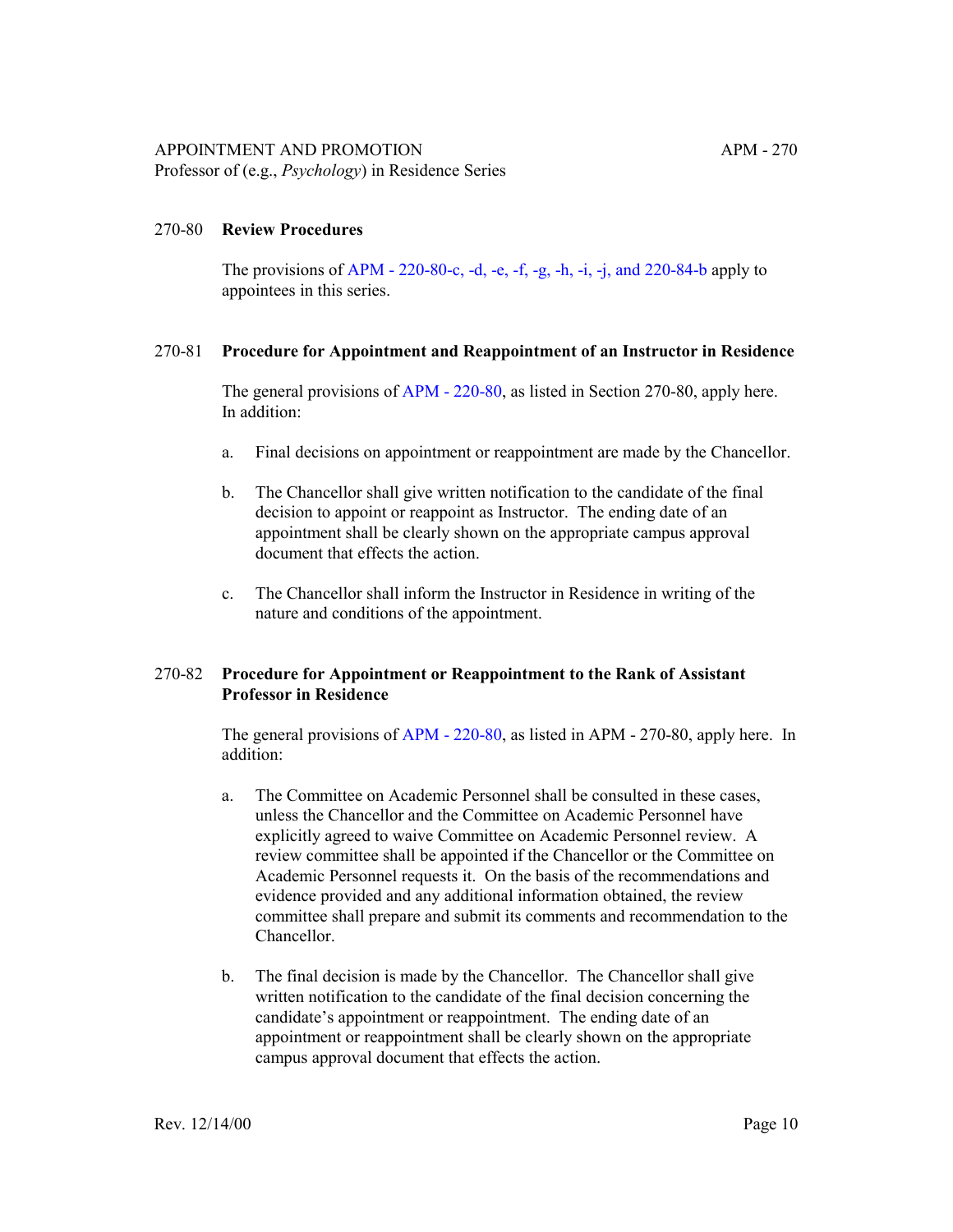Professor of (e.g., *Psychology*) in Residence Series

c. The Chancellor shall inform the Assistant Professor in Residence in writing of the nature and conditions of the appointment or reappointment.

## 270-83 **Procedure for the Formal Appraisal of an Assistant Professor in Residence**

Formal appraisals of Assistant Professors in Residence shall be made in order to arrive at preliminary assessments of the prospects of candidates for promotion as well as to identify appointees whose records of performance and advancement are below the level of excellence desired for continued membership in the faculty. The general provisions of [APM - 220-80,](http://ucop.edu/academic-personnel-programs/_files/apm/apm-220.pdf) as listed in Section 270-80, apply here. In addition:

a. Normally each Assistant Professor in Residence shall be appraised well in advance of possible promotion (usually two and one-half years before the anticipated effective date of the promotion). A case of initial appointment from outside the University, with anticipation of promotion within two or three years after appointment, would call for an exception to the general rule. Each Assistant Professor in Residence shall be appraised no later than the first half of the appointee's sixth year of service in the University with the title Assistant Professor in Residence or with this title in combination with the titles listed in [APM - 133-0-a.](http://ucop.edu/academic-personnel-programs/_files/apm/apm-133.pdf) Earlier appraisals are permissible. Subject to these guidelines and restrictions, each Chancellor shall establish general schedules and rules for the timing of formal appraisals on the respective campus.

No formal appraisal is required if, prior to the normal occurrence of an appraisal, the Assistant Professor in Residence is being recommended for promotion to take effect within a year, has given written notice of resignation, or has been given written notice of non-reappointment or terminal appointment.

b. Except in situations in which the Chancellor and the Committee on Academic Personnel have explicitly agreed to waive Committee on Academic Personnel review, the Committee on Academic Personnel shall be consulted in appraisals.

An *ad hoc* review committee shall be appointed if the Chancellor or the Committee on Academic Personnel so determines. On the basis of its study of all available information, the review committee shall submit a report to the Chancellor stating whether there is evidence of achievement and promise sufficient to justify the Assistant Professor in Residence's continued candidacy for eventual promotion. If the review committee finds that the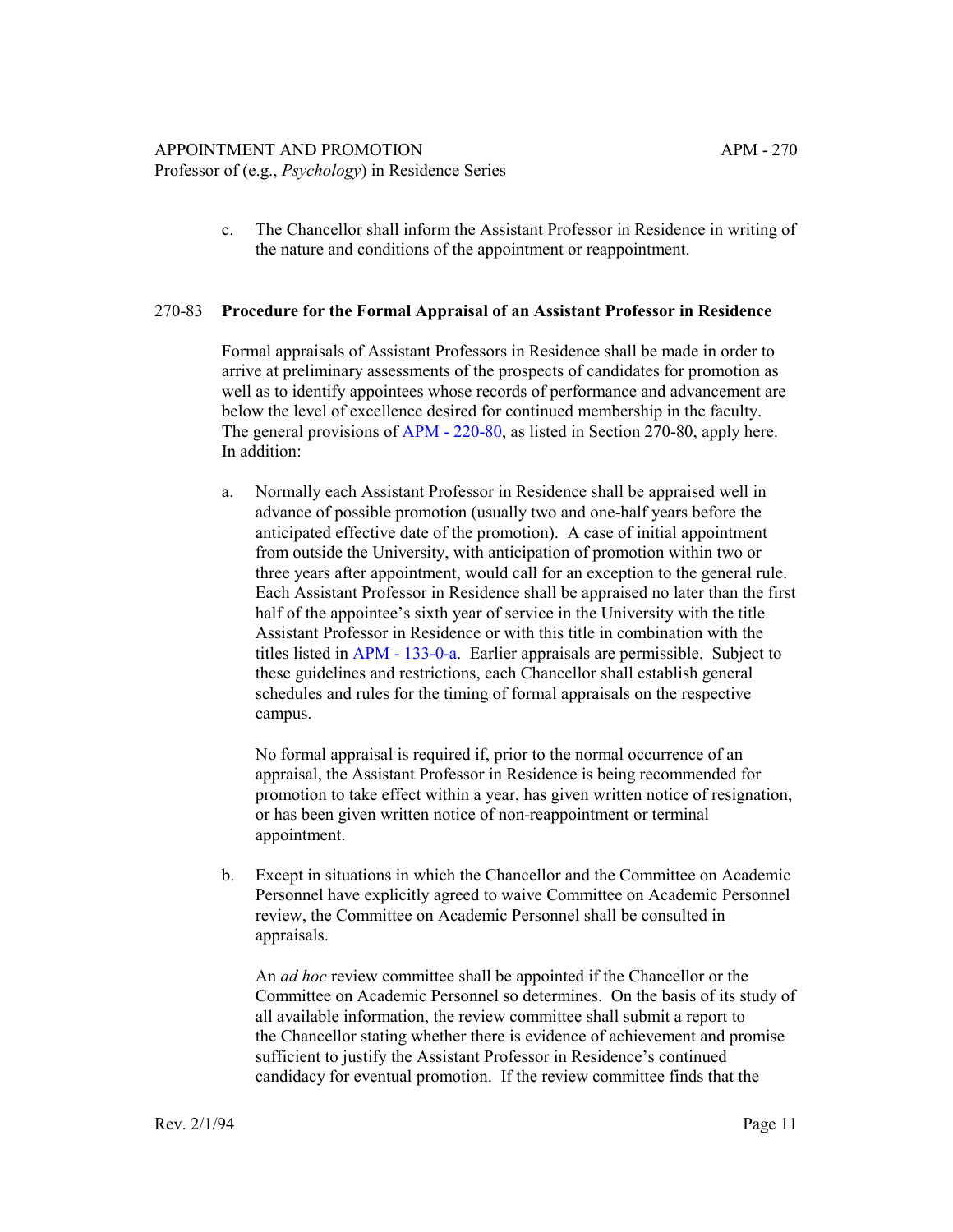evidence does not justify the continued candidacy, it shall recommend non-reappointment or terminal appointment consistent with the limitations of service in [APM - 133-0.](http://ucop.edu/academic-personnel-programs/_files/apm/apm-133.pdf) The report of the *ad hoc* review committee shall then be considered by the Committee on Academic Personnel and the Chancellor. See [APM - 220-80-g.](http://ucop.edu/academic-personnel-programs/_files/apm/apm-220.pdf)

- c. The Chancellor shall make the final determination concerning the outcome of an appraisal, taking into account all the available evidence and the recommendations made in the course of the appraisal.
- d. The Chancellor shall inform the chairperson, through the Dean or Provost, of any decision and of any information or advice resulting from the appraisal that the Chancellor may think helpful to the chairperson or the appointee.

# 270-84 **Procedure for Non-Reappointment of an Assistant Professor in Residence for Academic Reasons**

The general provisions of [APM - 220-80,](http://ucop.edu/academic-personnel-programs/_files/apm/apm-220.pdf) as listed in Section 270-80, apply here. In addition:

- a. A proposal not to reappoint an Assistant Professor in Residence may originate with the department chairperson as a result of departmental review during consideration of reappointment. In this event, the case shall be reviewed in accordance with the provisions of APM - 270-82.
- b. During a review of a formal appraisal, or consideration of reappointment or promotion of an Assistant Professor in Residence, if the Academic Vice Chancellor's (or designee's) preliminary assessment is to make a terminal appointment, is not to reappoint or promote, or is contrary to the departmental recommendation, the department chair and the candidate shall be notified of this in writing by the Academic Vice Chancellor. The candidate also shall be notified of the opportunity to request access to the records placed in the personnel review file subsequent to the departmental review in accordance with [APM - 160-20-c](http://ucop.edu/academic-personnel-programs/_files/apm/apm-160.pdf). When the candidate is provided copies of such records, the department chair also shall be provided with copies of the extradepartmental records. The candidate and the chair, after appropriate consultation within the department, shall then have the opportunity to respond in writing and to provide additional information and documentation. The candidate may respond either through the department chair or directly to the Academic Vice Chancellor. The personnel review file, as augmented by the added material, shall then be considered in any stage of the review process as designated by the Academic Vice Chancellor before a final decision by the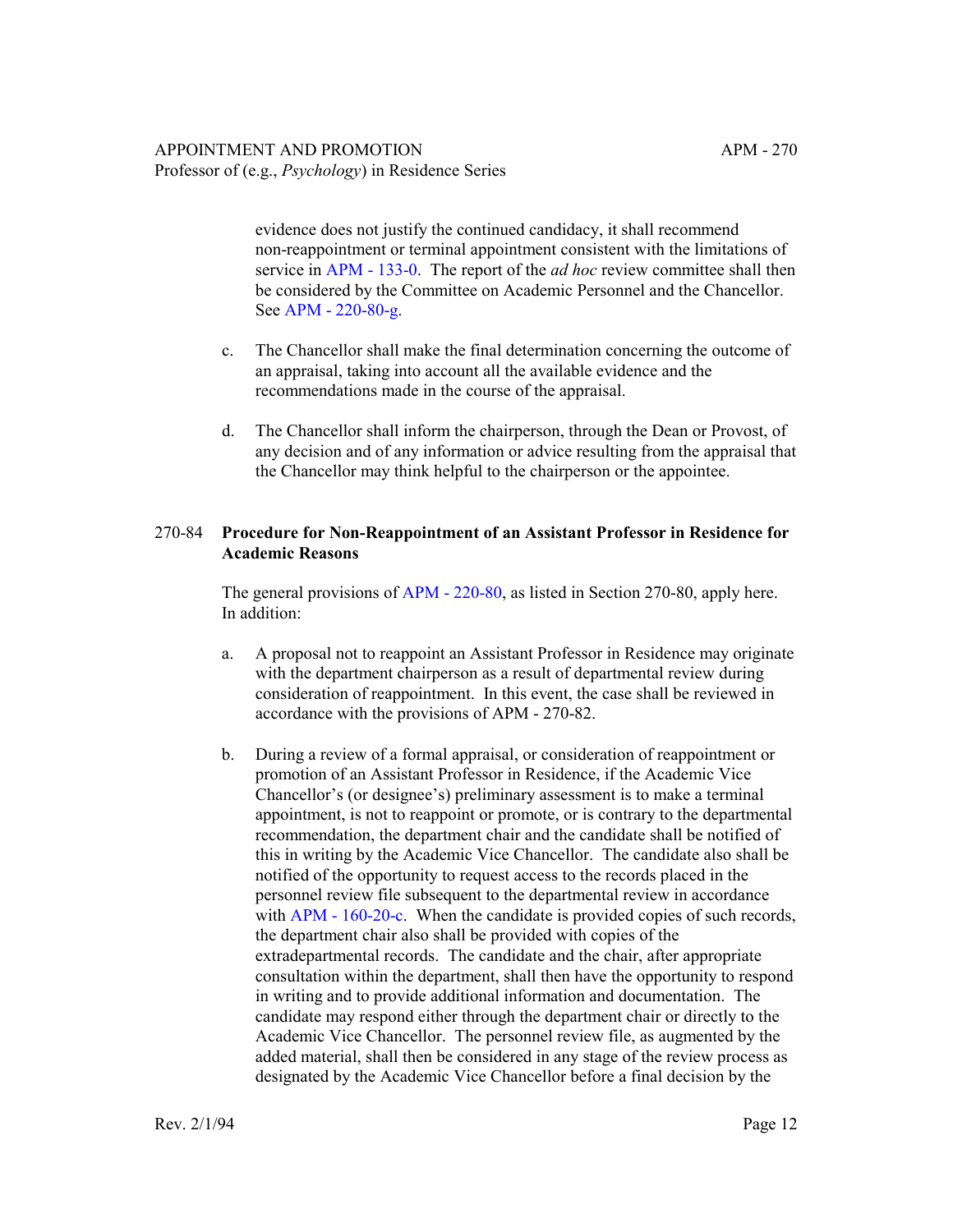## APPOINTMENT AND PROMOTION APM - 270 Professor of (e.g., *Psychology*) in Residence Series

Chancellor is reached. The Chancellor's final decision to make a terminal appointment, or not to reappoint or promote, shall not be made without the appropriate preliminary assessment notification process and opportunity to respond being provided to the candidate as specified herein.

- c. The Chancellor is responsible for a decision not to reappoint or to make a terminal appointment of an Assistant Professor in Residence. This authority may not be redelegated. The Chancellor shall, through the Dean or Provost, inform the chairperson of a decision not to reappoint. The Chancellor shall provide a written statement to the individual advising of the outcome of the personnel review. Provisions regarding notice requirements are in APM - 270-20-a.
- d. Each Chancellor is authorized to establish guidelines for responding to requests for written statements of reasons for non-reappointment subject to these conditions:
	- (1) no written statement shall be furnished except in response to a request in writing from the appointee; and
	- (2) when a written response is provided, it shall be given by the Chancellor.

# 270-85 **Procedure for Appointment or Promotion to the Rank of Associate Professor in Residence or Professor in Residence**

The general provisions of [APM - 220-80,](http://ucop.edu/academic-personnel-programs/_files/apm/apm-220.pdf) as listed in Section 270-80, apply here. In addition:

- a. With a recommendation for promotion, the following information shall be included in the chairperson's detailed statement:
	- $(1)$  the nature and extent of the faculty member's responsibilities in teaching and in supervision of individual students over a specified period of years;
	- $(2)$  the nature and extent of the faculty member's research, professional competence and activity, University and public service; and
	- (3) current biographical and bibliographical information.
- b. An *ad hoc* committee shall be appointed in accordance with the provisions of [APM - 220-80-g](http://ucop.edu/academic-personnel-programs/_files/apm/apm-220.pdf), and it shall carry out its duties as therein specified.